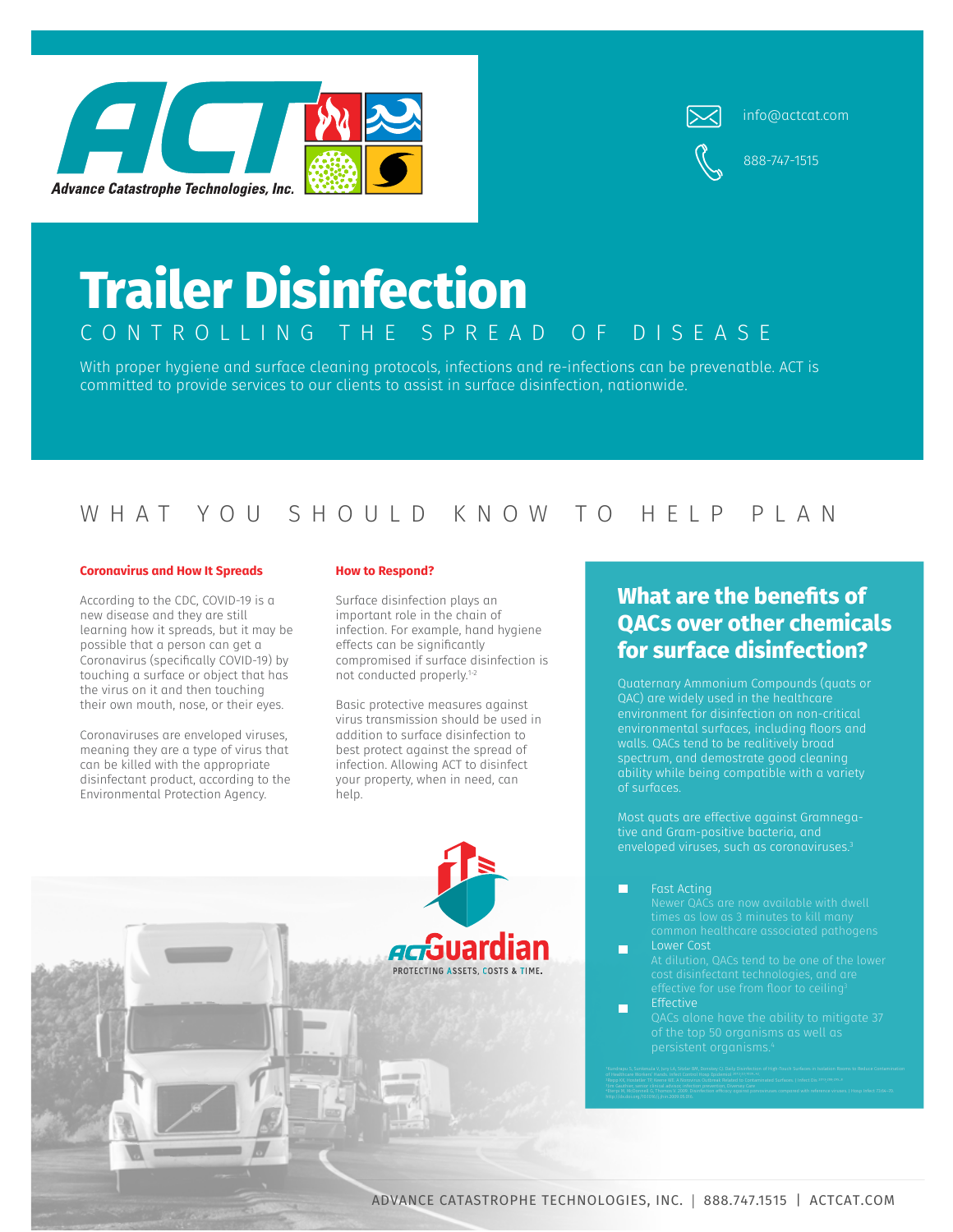



While maintaining our focus of being your trusted provider for protecting your assets and staff, we are continuing to learn how to best approach our processes with health, safety and business continuity in mind.

By disinfecting the entire trailer envelope, through fogging air spaces and wiping hard surfaces, we are able to ensure a more complete disinfection of the space. Below you will find our current pricing.

# **2020 Trailer Disinfection Pricing**

One 53-foot trailer, to include fogging and surface wipe-down, is \$550. We require 10 trailers as a minimum.

\* Pricing is based on a 53ft trailer that has the dimensions of 53 ft by 8.25 ft and includes drive time, set up and PPE. \*\*Pricing is subject to change at any time